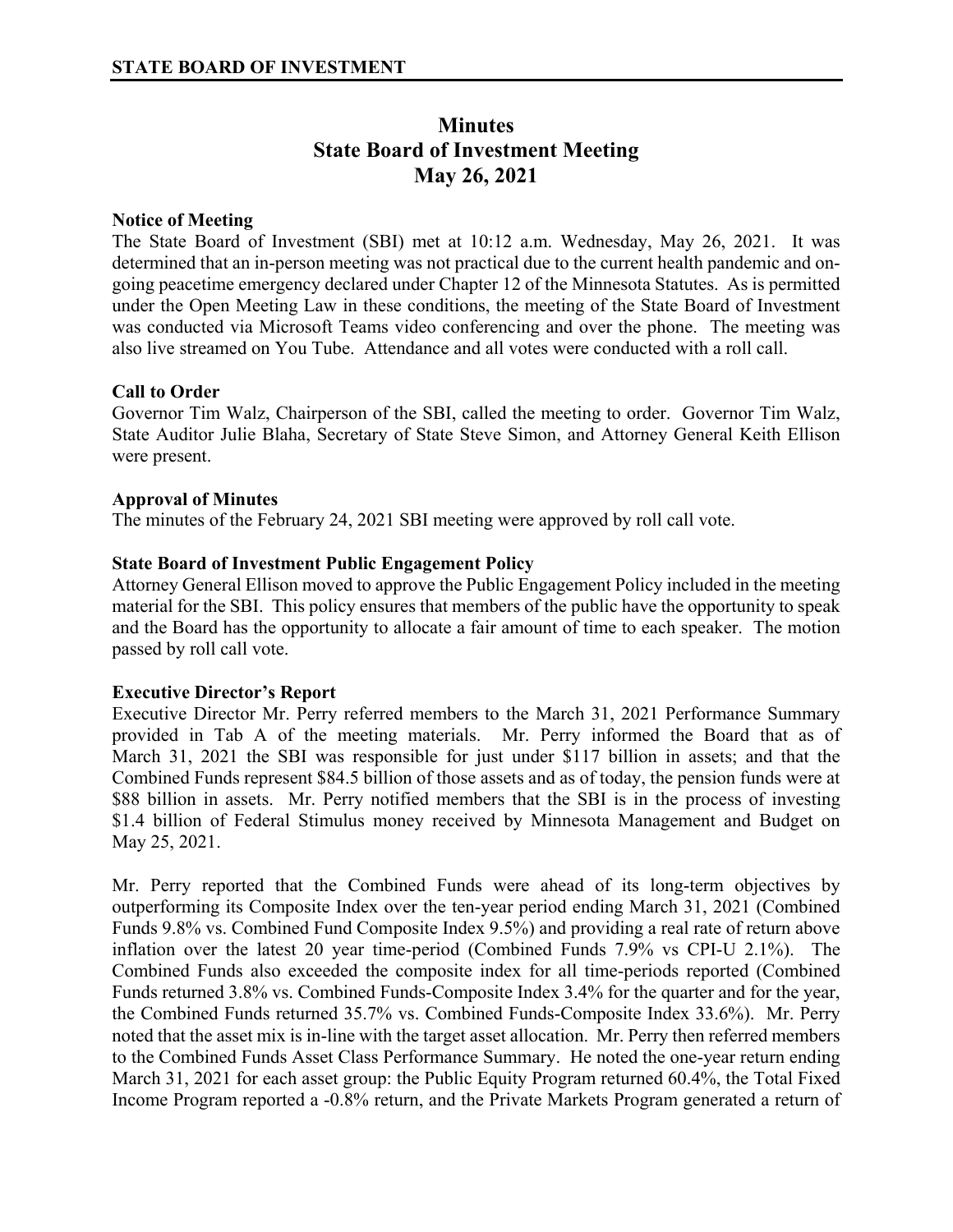14.1%. Mr. Perry referred members the Volatility Equivalent Benchmark Comparison showing the Combined Funds value added for all time periods listed were positive compared to a benchmark composed of stocks and bonds weighted to represent a portfolio of similar risk. Lastly, Mr. Perry stated that the SBI continues to be in the top quartile for most periods and against most comparisons in the TUCS universe.

State Auditor Blaha asked about the SBI's strategy given rising inflation expectations and longterm and short-term impacts to the portfolio. Mr. Perry stated that as a long-term investor, the SBI has a strong growth portfolio and believes that the SBI's portfolio is well positioned to address inflation risk. In the short-term, Mr. Perry is not convinced that given historical low interest rates that inflation would necessarily be bad. Governor Walz noted the strong performance during a turbulent year and that the pension funds and State accounts are in their strongest position under Mr. Perry's leadership. Attorney General Ellison commended Mr. Perry and Staff for a good job.

## **Executive Director's Administrative Report**

Mr. Perry referred members to Tab B of the meeting materials for the Executive Director's Administrative Report. The administrative budget was provided in Attachment A, to which Mr. Perry noted that the SBI continues to be under budget for the fiscal year. The surplus is mainly from vacant staff positons and not traveling. The SBI anticipates returning money back to the retirement systems who provide the initial funding for the SBI's administrative budget. Next, Mr. Perry noted Attachment B of the meeting materials that provides the status of the legislative bills of interest to the SBI. State Auditor Blaha commented on the work her office is doing with a working group on Volunteer Firefighters and discussions with legislators on how the SBI can invest or help volunteer fire associations more while at the same time preserving some local control. Mr. Perry stated that the Administrative Report included the Iran and Sudan summary and that there was no litigation during the quarter.

# **Report from the SBI Administrative Committee**

Mr. Perry referred members to Tab C of the meeting materials for the SBI Administrative Committee Report. He stated that the Committee met on April 15, 2021 and May 17, 2021 to review the Executive Director's Proposed Work Plan for FY22, the Budget Plan for FY22 and FY23, the Continuing Fiduciary Education Plan, and the Review of the Executive Director's FY21 Evaluation and Salary process. Mr. Perry stated that the Administrative Committee consists of a designee of each Board member, the Pension Fund Directors, and two representatives of the Investment Advisory Council. Attorney General Ellison moved approval of the following recommendations, which reads: "**The Committee recommends that the SBI approve the FY22 Executive Director's Work Plan. Further, the Committee recommends that the Work Plan serve as the basis for the Executive Director's performance evaluation for FY22.**

**The Committee recommends that the SBI approve the FY22, and FY23 Administrative Budget Plan, as presented to the Committee, and that the Executive Director have the flexibility to reallocate funds between budget categories if the Executive Director deems necessary.** 

**The Committee recommends that the SBI adopt the attached Continuing Fiduciary Education Plan.**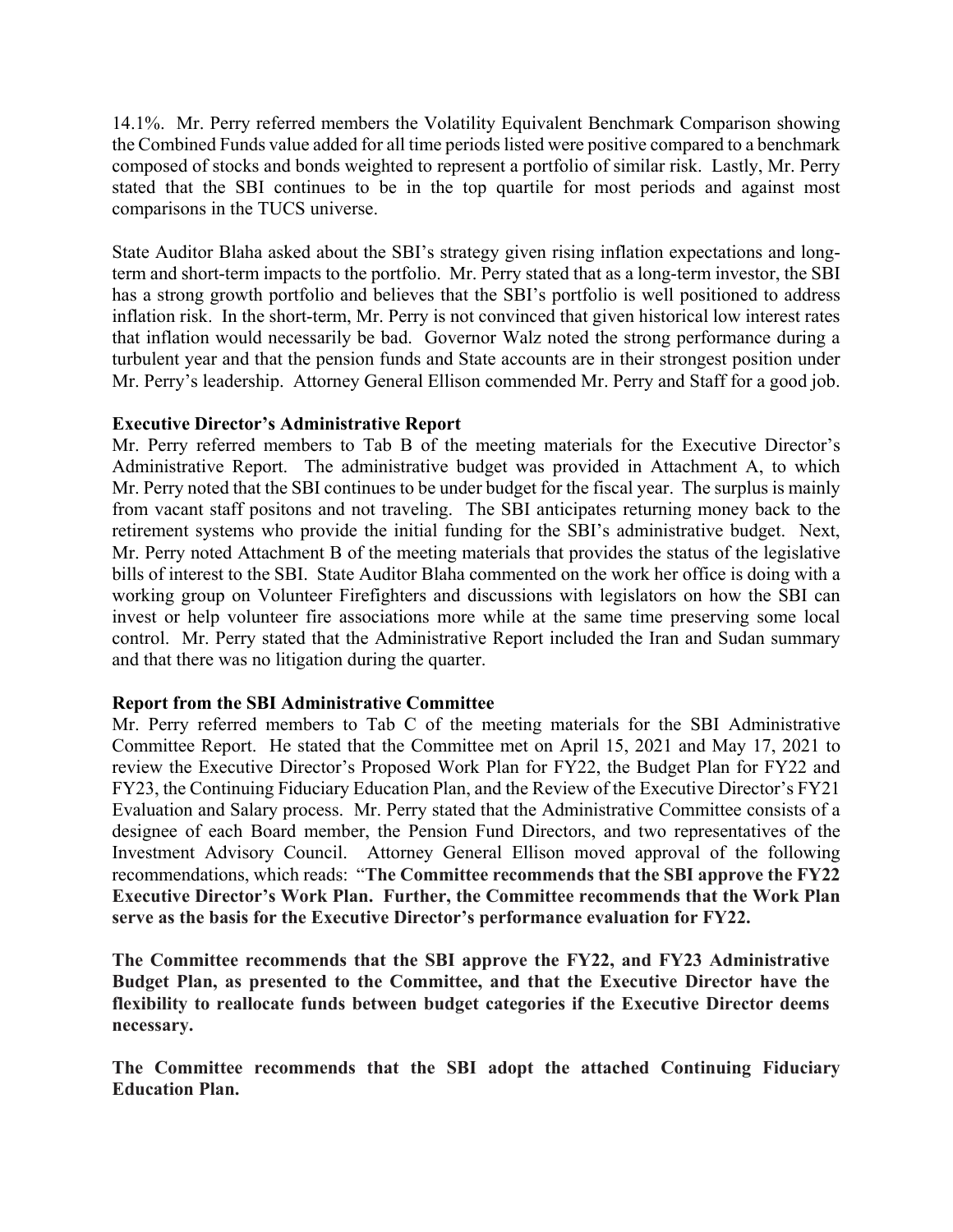**The Committee recommends that the SBI adopt the following performance evaluation and salary process for the SBI Executive Director:**

- **Evaluations by each Board member should be completed by October 1.**
- **The evaluations will be primarily based on the results of the Executive Director's Work Plan for the fiscal year ending the previous June 30.**
- **The SBI Deputies/Board designees will develop an appropriate evaluation form for use by each member.**
- **The Governor's Board designee will coordinate distribution of the evaluation forms. Board members will forward completed evaluations to the Executive Director. Board members will also send a copy of the Overall Evaluation (summary page 1) to the Governor's designee. Board members are encouraged to meet individually with the Executive Director to review their own evaluation.**
- **Upon satisfactory performance evaluations from a majority of responding Board Members, the Executive Director's annual salary will be adjusted to include any Costof- Living Adjustment (COLA)/Across the Board (ATB)/General Salary Increases and/or any Performance-Based Salary Increases contained in the FY22-23 Managerial Plan, to the extent that the resulting salary is within the Executive Director's salary range. The adjustments shall be effective on the relevant dates set forth in the FY22-23 Managerial Plan (anticipated to be July 1, 2021 for COLA/ATB/General Salary Increases and January 1, 2022 for Performance-Based Increases).**
- **The Governor's Board designee will provide a letter to the Executive Director confirming the status of the Executive Director's evaluation results by November 1."**  The motion passed by roll call vote.

# **Recommendation for New Private Markets Commitments**

Mr. Martin, Chairperson of the Investment Advisory Council, delivered the Private Markets Program Report and reviewed six private markets proposals listed in Tab D of the meeting materials. Mr. Martin stated that the following six recommendations are with existing managers with whom the SBI has done extensive due diligence: Blackstone Capital Partners Asia II (Private Equity), KKR MN Partnership (Private Equity), TPG Growth V (Private Equity), TPG Tech Adjacencies II (Private Equity), Carlyle Realty Partners IX (Real Estate), and Brookfield Strategic Real Estate Partners IV (Real Estate). Secretary of State Simon moved approval of the six recommendations which reads: **"The Investment Advisory Council concurs with Staff's recommendation that the SBI authorize the Executive Director, with assistance from the SBI's legal counsel, to negotiate and execute a commitment of up to \$300 million, or 20% of Blackstone Capital Partners Asia II, whichever is less, plus an additional amount not to exceed one percent of the total commitment for the payment of required charges at closing. Approval of this potential commitment is not intended to be, and does not constitute in any way, a binding or legal agreement or impose any legal obligations on the State Board of Investment and neither the State of Minnesota, the Investment Advisory Council, the State Board of Investment nor its Executive Director have any liability for reliance by Blackstone**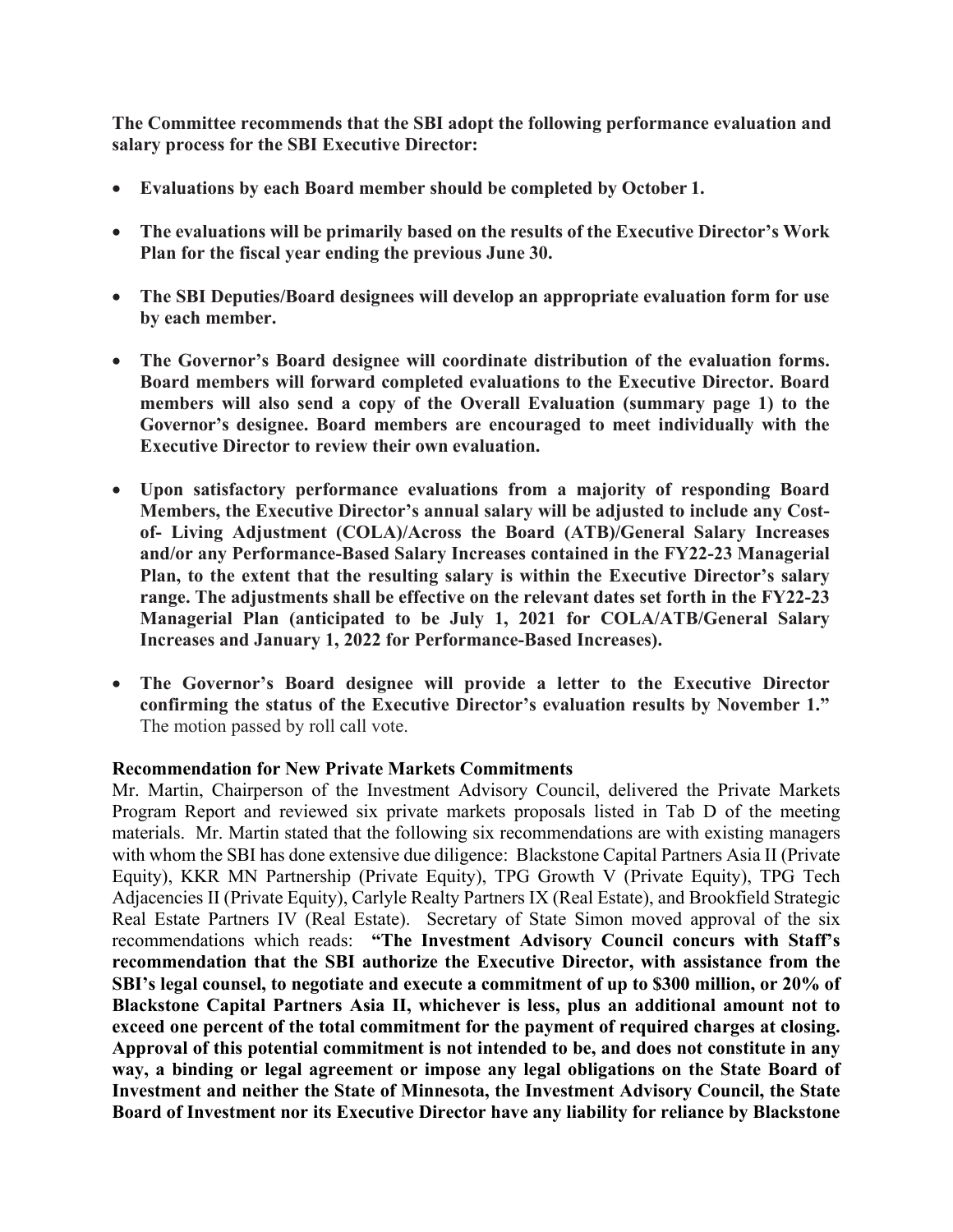**upon this approval. Until the Executive Director on behalf of the SBI executes a formal agreement, further due diligence and negotiations may result in the imposition of additional terms and conditions on Blackstone or reduction or termination of the commitment.** 

**The Investment Advisory Council concurs with Staff's recommendation that the SBI authorize the Executive Director, with assistance from the SBI's legal counsel, to negotiate and execute a commitment of up to \$150 million to KKR MN Partnership, plus an additional amount not to exceed one percent of the total commitment for the payment of required charges at closing. Approval of this potential commitment is not intended to be, and does not constitute in any way, a binding or legal agreement or impose any legal obligations on the State Board of Investment and neither the State of Minnesota, the Investment Advisory Council, the State Board of Investment nor its Executive Director have any liability for reliance by KKR upon this approval. Until the Executive Director on behalf of the SBI executes a formal agreement, further due diligence and negotiations may result in the imposition of additional terms and conditions on KKR or reduction or termination of the commitment.** 

**The Investment Advisory Council concurs with Staff's recommendation that the SBI authorize the Executive Director, with assistance from the SBI's legal counsel, to negotiate and execute a commitment of up to \$150 million, or 20% of TPG Growth V, whichever is less, plus an additional amount not to exceed one percent of the total commitment for the payment of required charges at closing. Approval of this potential commitment is not intended to be, and does not constitute in any way, a binding or legal agreement or impose any legal obligations on the State Board of Investment and neither the State of Minnesota, the Investment Advisory Council, the State Board of Investment nor its Executive Director have any liability for reliance by TPG upon this approval. Until the Executive Director on behalf of the SBI executes a formal agreement, further due diligence and negotiations may result in the imposition of additional terms and conditions on TPG or reduction or termination of the commitment.** 

**The Investment Advisory Council concurs with Staff's recommendation that the SBI authorize the Executive Director, with assistance from the SBI's legal counsel, to negotiate and execute a commitment of up to \$150 million, or 20% of TPG Tech Adjacencies II, whichever is less, plus an additional amount not to exceed one percent of the total commitment for the payment of required charges at closing. Approval of this potential commitment is not intended to be, and does not constitute in any way, a binding or legal agreement or impose any legal obligations on the State Board of Investment and neither the State of Minnesota, the Investment Advisory Council, the State Board of Investment nor its Executive Director have any liability for reliance by TPG upon this approval. Until the Executive Director on behalf of the SBI executes a formal agreement, further due diligence and negotiations may result in the imposition of additional terms and conditions on TPG or reduction or termination of the commitment.** 

**The Investment Advisory Council concurs with Staff's recommendation that the SBI authorize the Executive Director, with assistance from the SBI's legal counsel, to negotiate and execute a commitment of up to \$300 million, or 20% of Carlyle Realty Partners IX, whichever is less, plus an additional amount not to exceed one percent of the total**